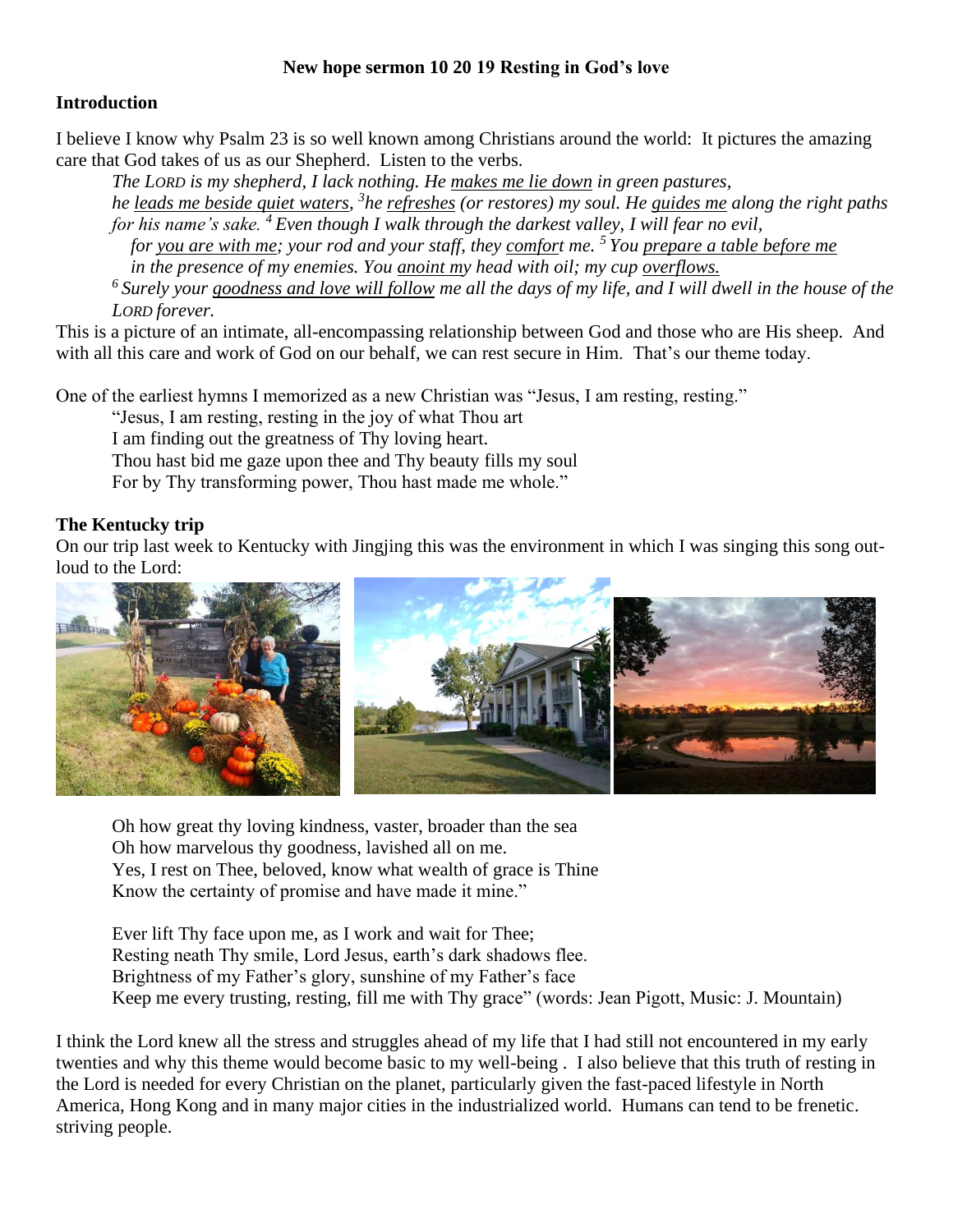Even businesses understand this. Have you heard of powernaps international?

"In 2005, a store called MinneNAPolis opened in Minnesota's Mall of America. It rents comfy spots where weary shoppers can take naps for 70 cents a minute. Founded by PowerNap Sleep Centers of Boca Raton, Florida, the new store includes themed rooms such as Asian Mist, Tropical Isle, and Deep Space, and the walls are thick enough to drown out the sounds of squealing children outside.

The company's website says, "Escape the pressures of the real world into the pleasures of an ideal one." "It's not just napping," reads the press release. "Some guests will want to listen to music, put their feet up, watch the water trickling in the beautiful stone waterfall, breathe in the positive-ionization-filtered air, enjoy the full-body massager, and just take an enjoyable escape from the fast-paced lifestyle." *www.powernapsleepcenters.com (10- 28-05)*

Instead, let's go deeper and look at what God means by resting in Him. We start with scriptures which deal with this topic directly.

Exodus: 33:14 – God's promise to his people before Moses was to resume the journey with God's people in the wilderness: The Lord said 'My Presence will go with you, and I will give you rest.' Ps. 37:7 *Rest in the Lord and wait patiently for him*

*Ps. 62:5Find rest, of my soul, in God alone; my hope comes from him. He alone is my rock and my salvation. He is my fortress, I will not be shaken. My salvation and my honor depend on God; he is my mighty rock…*

And the final psalm that is the key for us today: Ps. 131:

*LORD, my heart is not proud; my eyes are not haughty. I don't concern myself with matters too great or too awesome for me to grasp. 2 Instead, I have calmed and quieted myself, like a weaned child who no longer cries for its mother's milk. Yes, like a weaned child is my soul within me.*

*The Messages translates v. 2 as "I've kept my feet on the ground, I've cultivated a quiet heart. Like a baby content in its mother's arms, my soul is a baby content.*

According to an old Jewish story, once upon a time there was a four-year-old boy named Mortakai who refused to attend school and study Hebrew. Whenever his parents tried to immerse his mind in the Torah [or the Word of God], he would sneak away and play on the swing set. Every form of persuasion failed. Mortakai remained stubborn and defiant. The exasperated parents even brought him to a famous psychiatrist, but that also proved futile. Nothing changed the young boy's heart, which seemed to grow more distant, lonely, and hardened every week.

Finally, in utter desperation, Mortakai's parents brought him to the local rabbi, a warm and wise spiritual guide. As the parents explained their plight, pouring out their frustration and despair, the rabbi listened intently. Without saying a word, he gently picked up Mortakai, took him in his arms and held him close to his chest. The rabbi held Mortakai close enough and tight enough so the young boy could feel the safe, rhythmic beating of the rabbi's heart. Then, still without a word, he gently handed the child back to his parents. From that point on, Mortakai listened to his parents, studied the Torah and, when it was appropriate, he also slipped away to play on the swing set. *Matt Woodley, The Folly of Prayer (IVP Books, 2009), pp. 141-142*

So what do these images speak of with a baby resting on its mother's breast? At least 3 emotional and spiritual states:

First, peace  $= I$  am content and at peace, a soul calmed and quieted

Second, security – laying safely in his mother's embrace. The fears and alarms and pressures of the world are not dictating the inner state of the child's heart. There is security in his mother's embrace.

Third, belonging – knowing the love of family, of one who cares for me, who cares for my heart, who knows the plans that are best for me. The sovereign love of a father or mother figure – who tends and nourishes.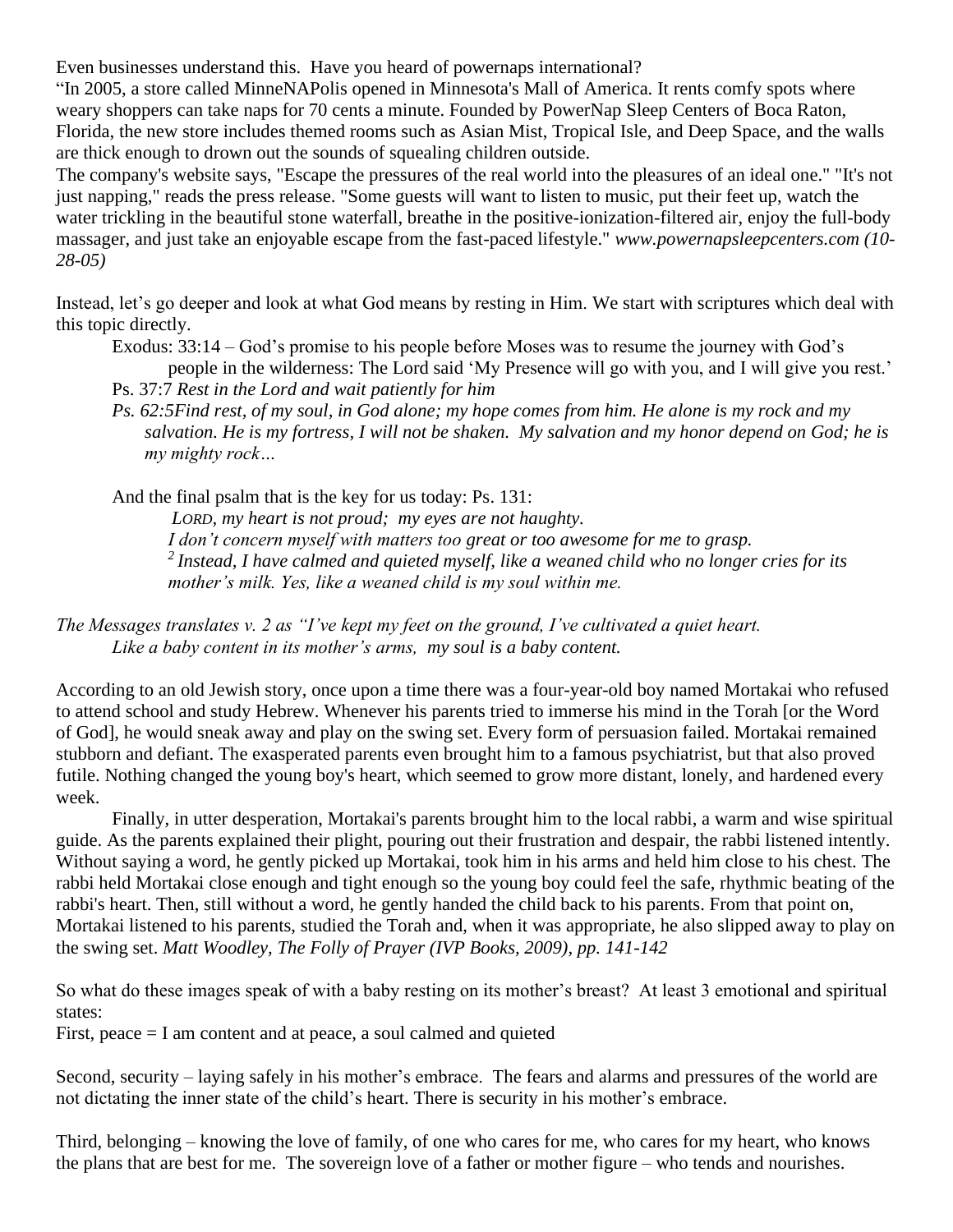In the New Testament Jesus fulfills all those roles for us. In Mt. *He called out: Come. All of you who are weary and heavy laden and I will give you rest. Take my yoke upon you and learn of me for I am meek and lowly in heart and you will find rest for your souls. For my yoke is easy and my burden is light* Mt. 11:28-29

The Message translates this as: 28-30 *"Are you tired? Worn out? Burned out on religion? Come to me. Get away with me and you'll recover your life. I'll show you how to take a real rest. Walk with me and work with me* watch how I do it. Learn the unforced rhythms of grace. I won't lay anything heavy or ill-fitting on you. Keep *company with me and you'll learn to live freely and lightly."*

What makes us heavy-laden? – it's feeling weighed down or worn out with stress and deadlines, assignments, major decisions re: our next steps, an unknown future, health issues etc. Jesus offers to shoulder those burdens with and for us. *Taking his yoke upon us* means partnering with him but knowing He will bear most of the burden-bearing – he is the strong ox in the team. We walk with him and work with him and learn to live in the unforced rhythms of grace. The rhythms of grace. Isn't that a lovely picture phrase? In all the ups and downs, the pressures and the stresses that come and go in intensity, His grace can be our pace-setter and He can carry us along through the ups and downs. Our soul can be relieved from all the burdens we internalize and carry ourselves and we can release these to Jesus.



As I was talking to the Lord at that Kentucky farm and walking along the road, singing to Him, (and taking pictures!), He brought another





song that describes this release Jesus offers: *Cast thy burden upon the Lord and He* 

*shall sustain thee. He will never permit the righteous to fall; he is at thy right hand.* The NLT makes that ever simpler: *Give your burdens to the LORD, and he will take care of you. He will not permit the godly to slip and fall.*"

When I am truly resting in the Lord, then I am able to turn my burdens over unto Him. And that's exactly what I did. The Lord knows everything every one of His people are facing anywhere in the world. And He is able to meet them abundantly in that need. He sustains us. He carries us. He delivers us. He restores us. He rescues us. He is the One who shoulders the world and holds it together moment by moment. So He can certainly deal with our issues! And when we trust Him to do that, we are resting in His love.

## **God's Interventions After Kentucky**

To encourage your faith, because as a family what happens with Keith and I involves all of you, let me tell you 6 ways the Lord answered my prayers since Kentucky, as I cast the concerns about Keith's Alzheimers on the Lord. Six ways! What a God! 1. I was counseled to get into a local Alzheimers caregivers support group, so when we got back from Kentucky I began the research to find one close at hand. There is one at Belmont Assisted Living, the very community where I worked for 7 years as a chaplain. It's twice a month on the first and third Wed. from 6-7pm. Jose can drop me off at the end of his shift and Evan has agreed to pick me up at 7☺. An open door. 2. I was also counseled to get out of the house twice, not once, a week for my own refreshment. Marti offered to take me out every Saturday afternoon, but I needed a consistent caregiver for Keith. Yesterday (on Saturday) a new caregiver Jose got for us arrived. His name is Alex. He understands